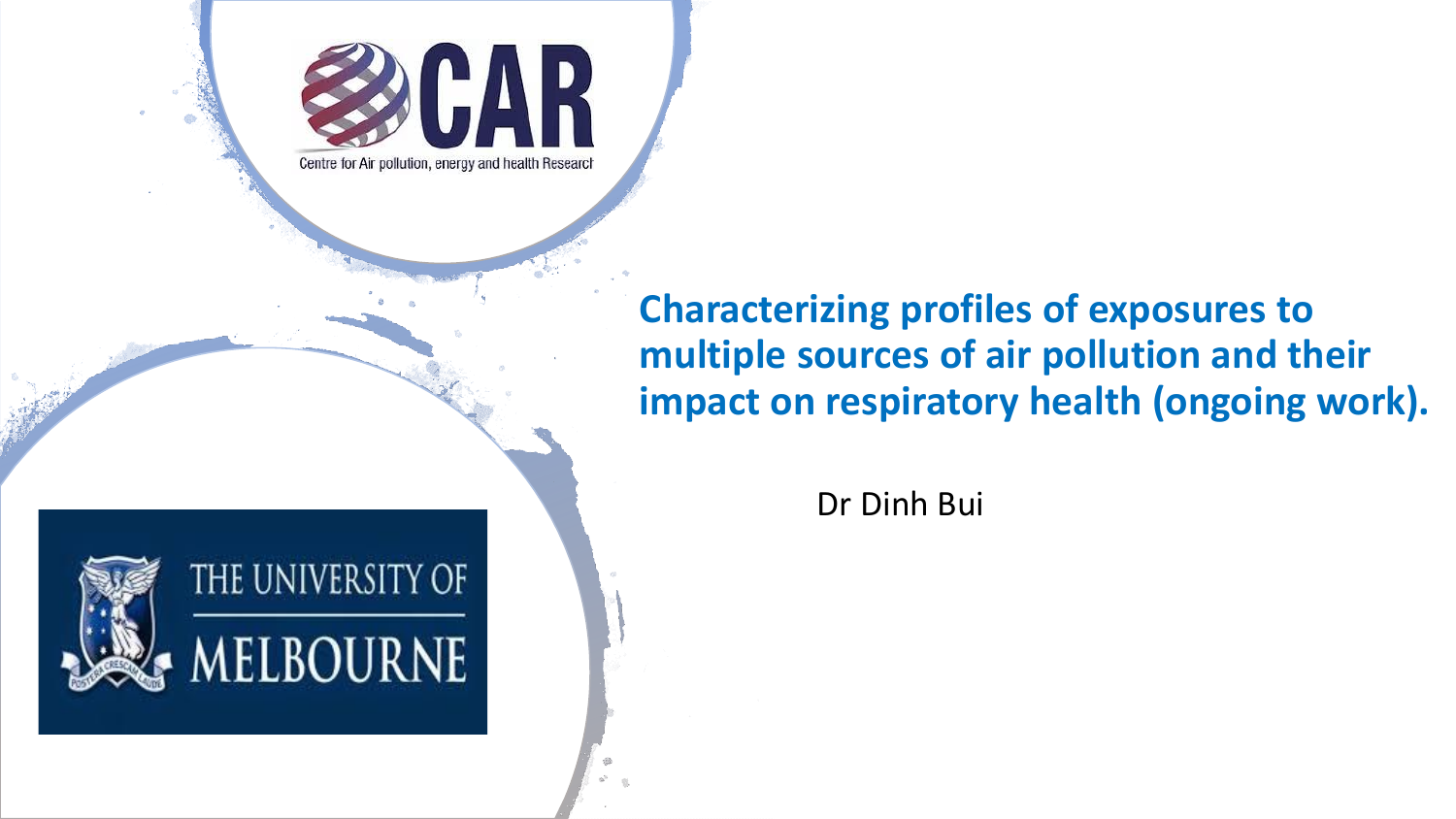# Structure

- Background and rationale
- Aims and objectives
- Methods
- Preliminary results
- Acknowledgements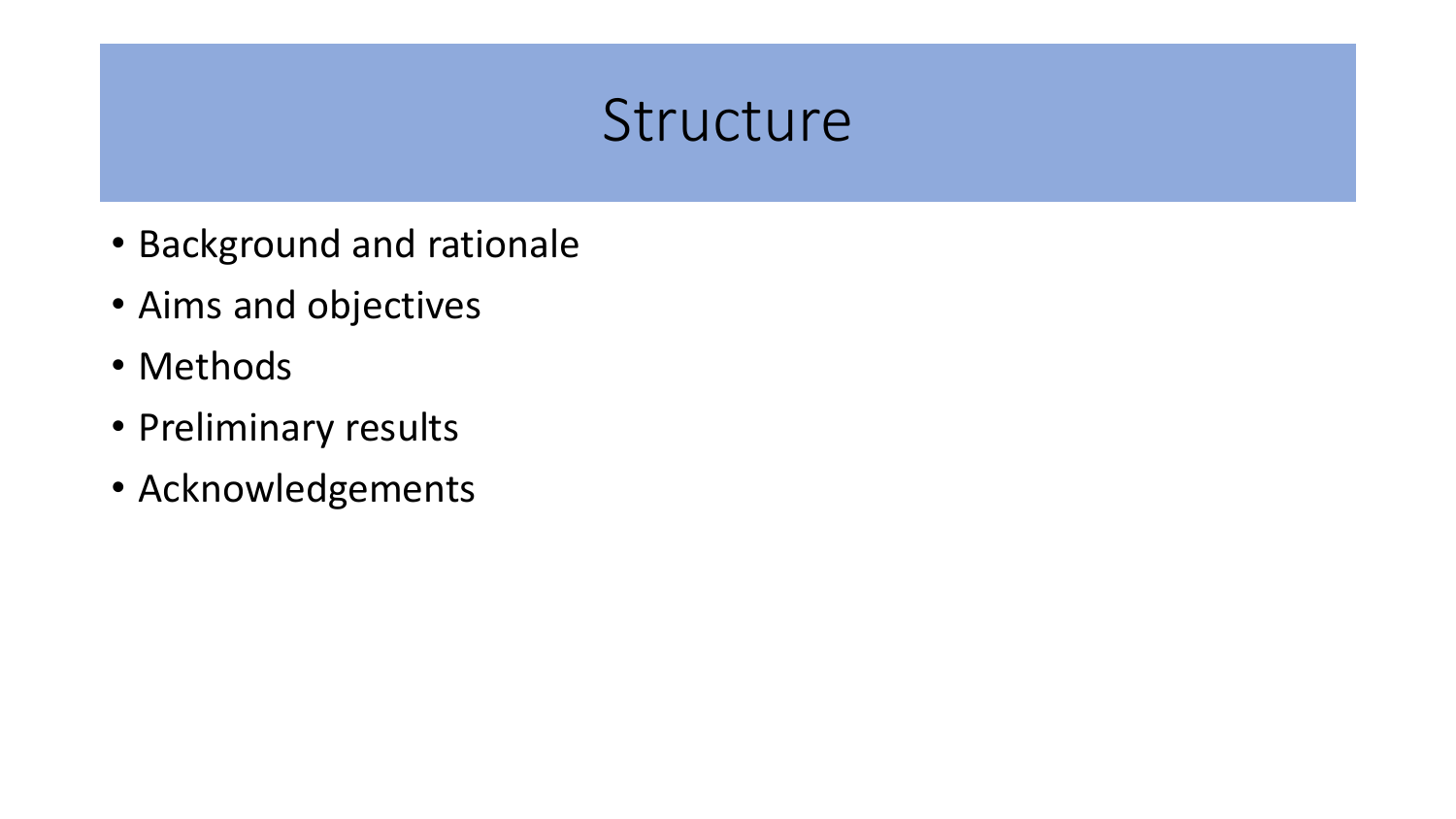## **Background and rationale**

#### **Adverse health effects of air pollution**

- There is evidence of associations between exposure to different sources of air pollution and respiratory health:
	- Ambient/traffic related air pollution: PM10, PM2.5, NO2, distance to major road
	- Indoor air pollution: type of heating/cooking, smoking, etc
	- Occupational exposure to vapours/gases/dusts/fumes and organic solvents

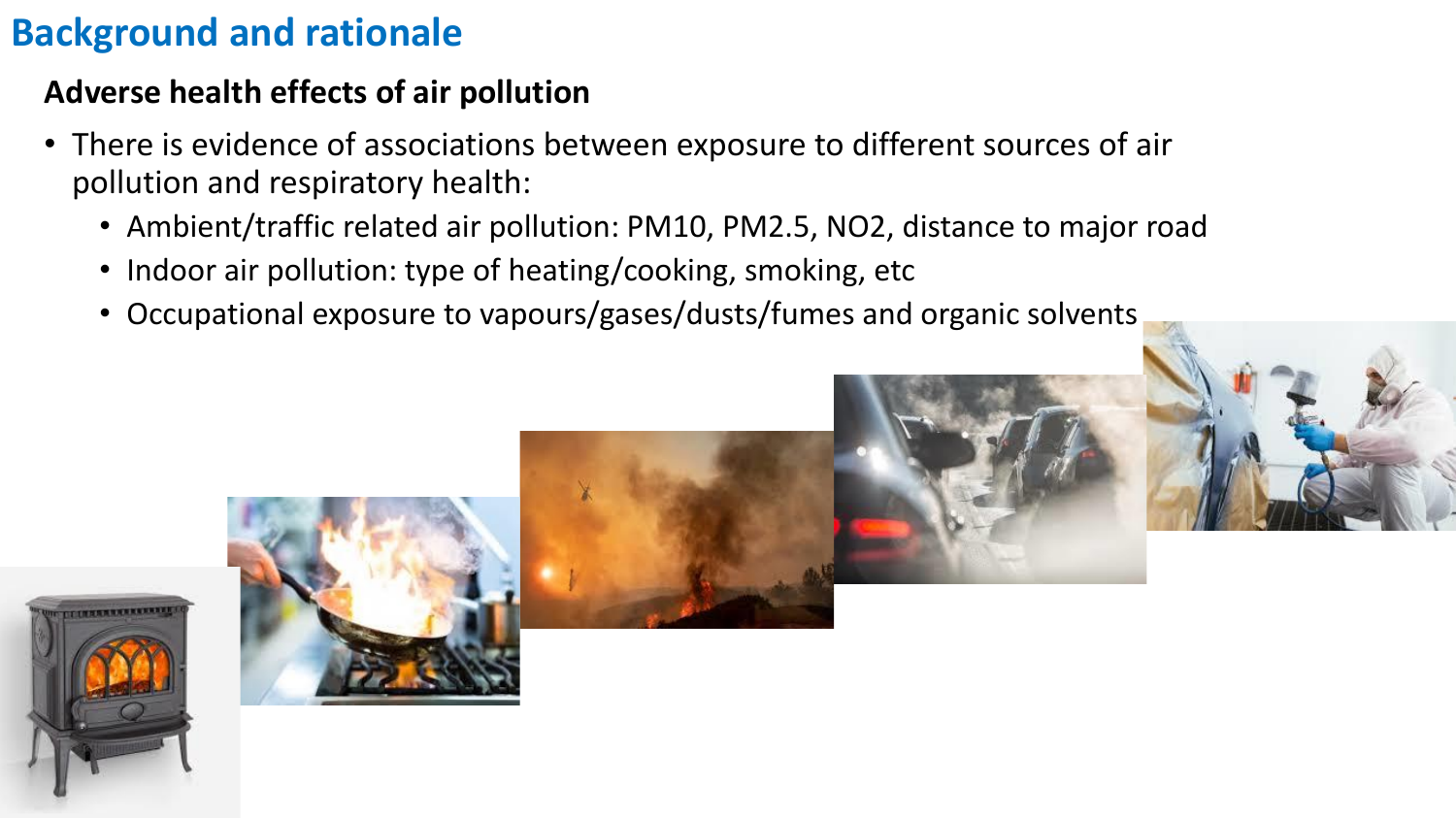#### **Gaps and potential room for further research:**

- Previous studies have mostly focused on the effects of single source of exposure
- An individual may be exposed to different sources
- Complex interplay between exposures to different sources if they coexist

#### **Hypothesis:**

- Latent class analysis can identify distinct profiles of exposures to different sources
- Different profiles are differently associated with respiratory health

#### **Aim:**

• To identify profiles of exposures to different sources of air pollution and investigate their associations with respiratory health outcomes in middle age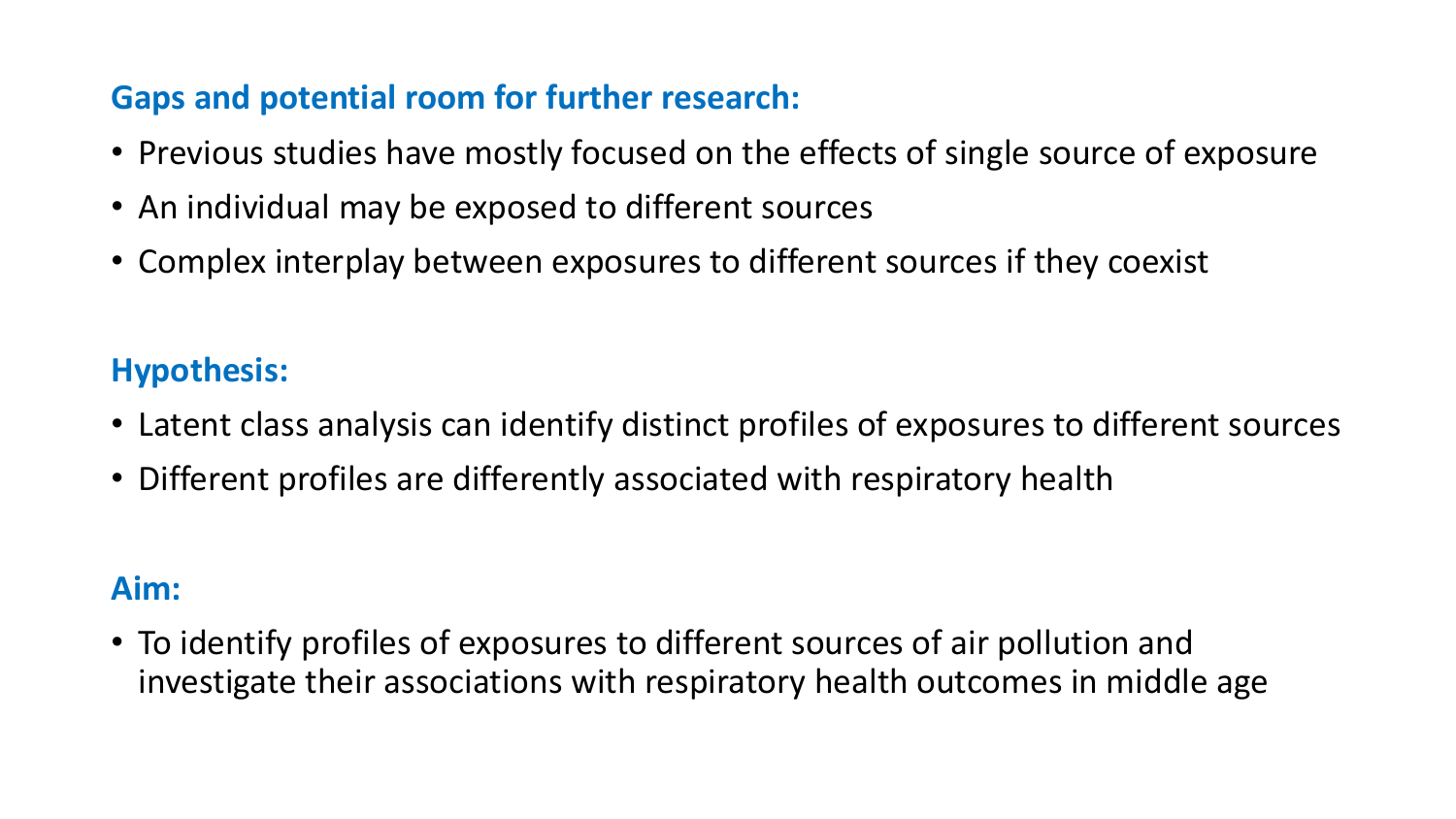





TAHS provides the best platform to achieve these goals given its unique longitudinal data on exposures and health outcomes over decades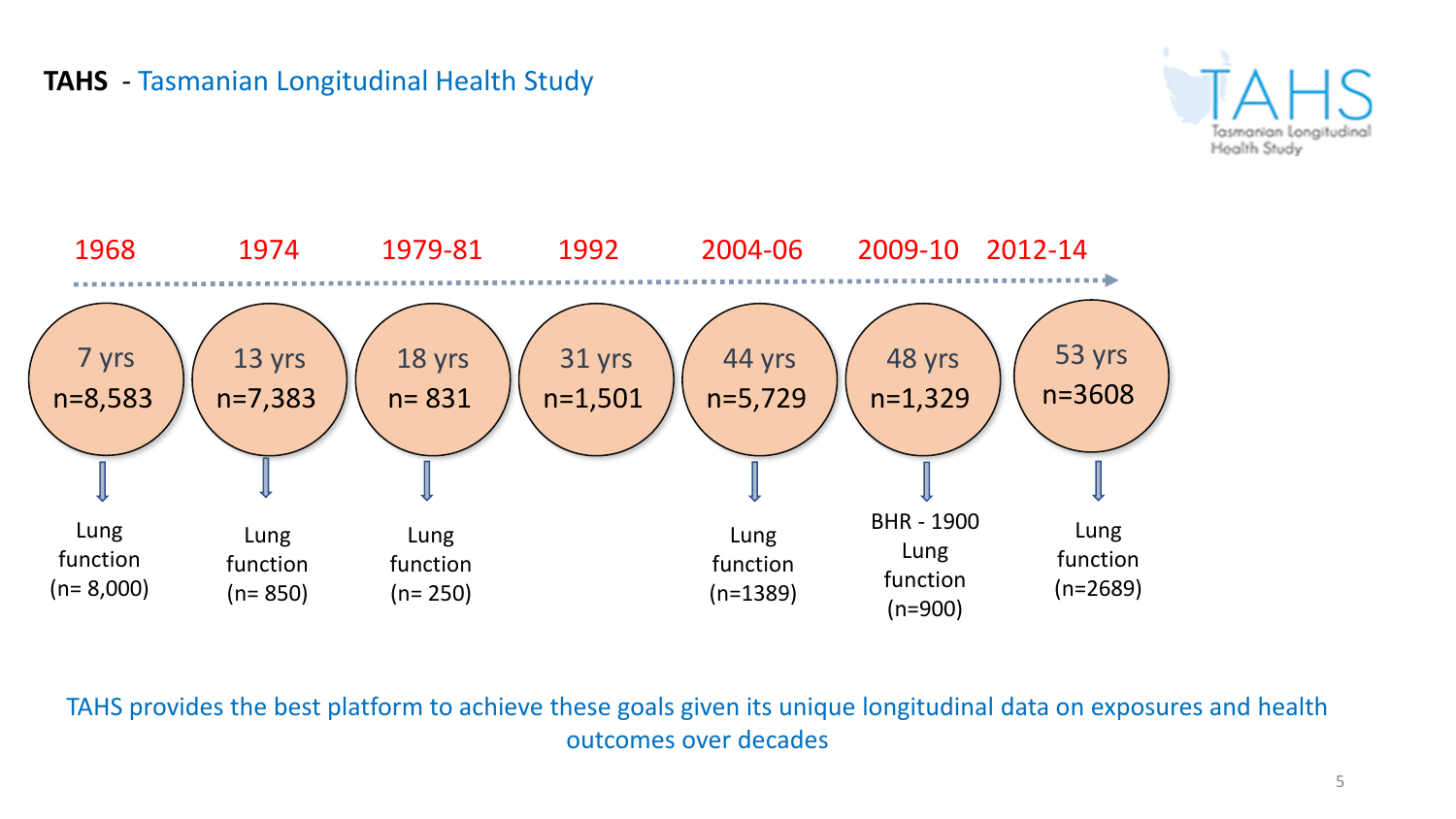#### **TAHS data**

**This analysis was based on cross-sectional data collected at 53 years**

tealth Study

#### **Data on exposures**

- Ambient air pollution:
	- Participants' home address was geocoded
	- PM2.5 & NO2 levels were estimated using LUR
- Data on indoor pollution exposures
	- Types of heating and cooking, presence of mould, cat, dog, passive and active smoking
- Data on occupational exposures
	- Lifetime job history collected at 53 years
	- Exposure assessment: JEM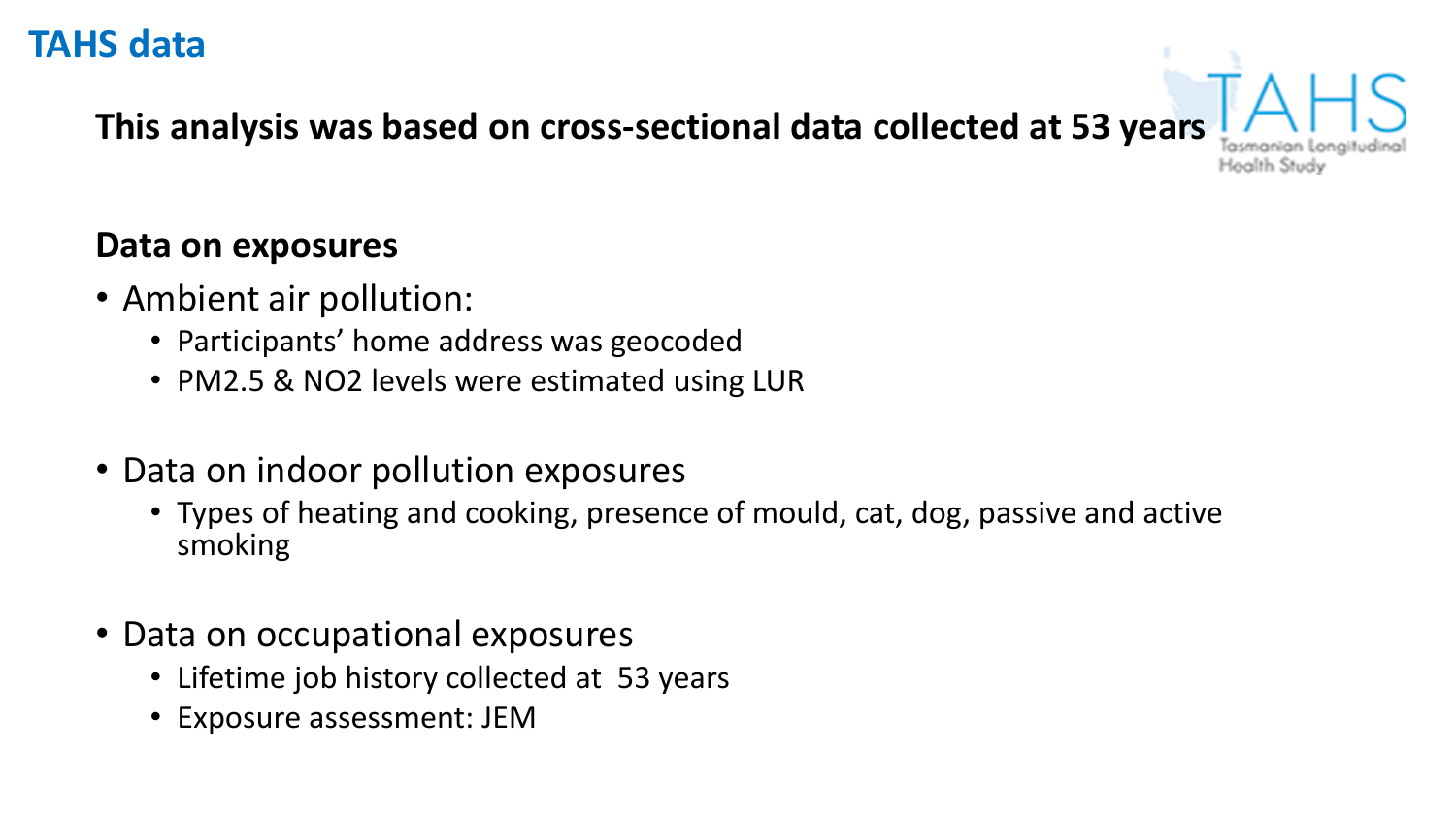## **TAHS data**

Health outcomes at 53 years

- Asthma
- Lung function
- Respiratory symptoms
- Multimorbidities

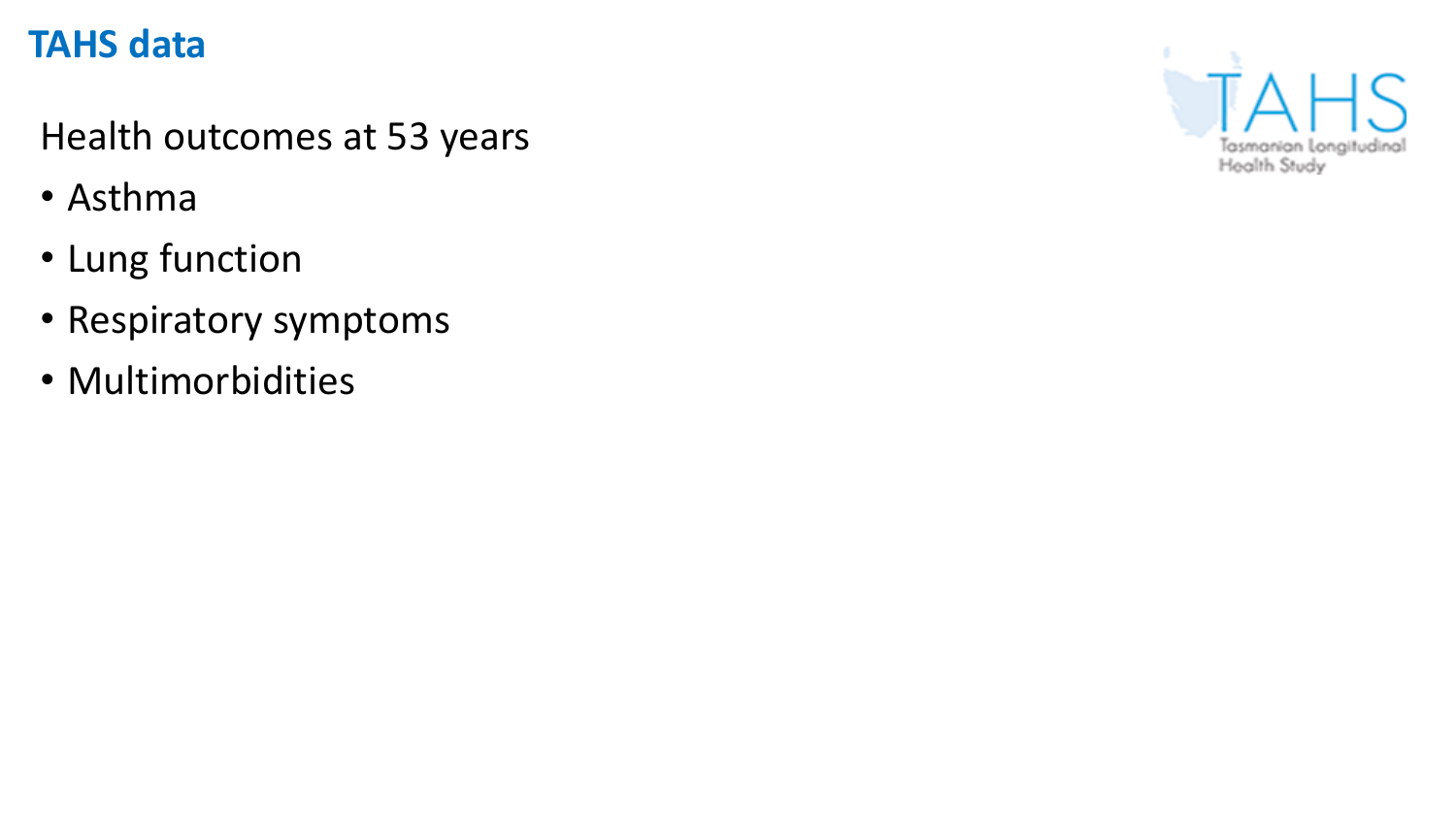### Analytical methods

Identify profiles of exposures to different sources

- Indicator variables used: 14 variables for ambient, occupational and indoor exposures
	- PM2.5 NO2 traffic
	- gas dust solven insecticide
	- cooking heater cat dog mould passivesmoke activesmoking
- We used Latent Class Analysis

Investigate associations between profiles of exposures and respiratory outcomes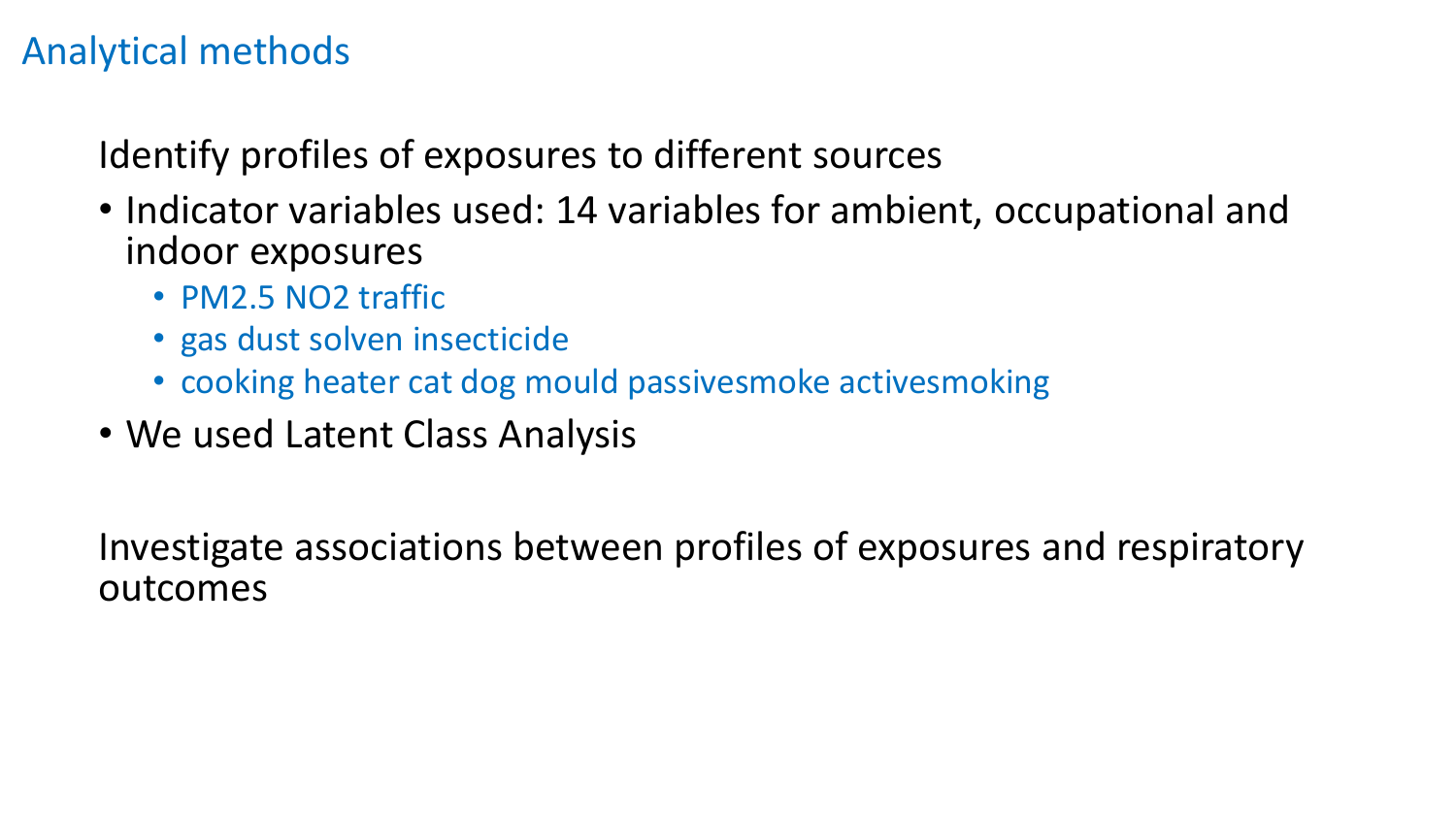## **Profiles of exposures identified from LCA**

|                        | Class <sub>1</sub> | Class <sub>2</sub> | Class <sub>3</sub> | Class <sub>4</sub> | <b>Class 5</b> |
|------------------------|--------------------|--------------------|--------------------|--------------------|----------------|
| Q4 PM2.5               | 0.488095           | 0.220414           | 0.162786           | 0.155374           | 0.444039       |
| Q4 NO2                 | 0.735478           | 0.157545           | 0.071092           | 0.178214           | 0.65702        |
| Proximity to main road | 0.408563           | 0.208419           | 0.234473           | 0.240577           | 0.373032       |
| Gas/fume               | 0.033581           | 0.037562           | 0.975791           | 0.066303           | 0.961772       |
| Dust                   | 0.05308            | 0.044236           | 0.936328           | 0.041413           | 0.862897       |
| Aromatic solven        | 0.002805           | 2.29E-05           | 0.22944            | 0.004792           | 0.270002       |
| Insecticide            | 3.36E-05           | 8.00E-06           | 0.158533           | 3.03E-05           | 0.031733       |
| Gas cooking            | 0.812119           | 0.178093           | 0.1879             | 0.273798           | 0.414782       |
| <b>Gas heating</b>     | 0.604322           | 0.058717           | 0.016764           | 0.082606           | 0.353679       |
| Wood heating           | 0.129622           | 0.056261           | 0.55049            | 0.389138           | 0.082622       |
| Cat owning             | 0.301016           | 0.359425           | 0.388904           | 0.432859           | 0.292558       |
| Dog owning             | 0.580762           | 0.573765           | 0.599041           | 0.579737           | 0.53019        |
| Mould in house         | 0.280246           | 0.360097           | 0.348392           | 0.299098           | 0.310172       |
| Passive smoking        | 0.06205            | 0.015796           | 0.238999           | 0.713961           | 0.195087       |
| Past smoke             | 0.405848           | 0.421108           | 0.407242           | 0.300171           | 0.325965       |
| Current smoke          | 0.065582           | 0.07071            | 0.226792           | 0.488213           | 0.222414       |

1 0.9 0.2 0.1 0

Probability of having each exposure

**Class 1**: Both ambient pollution and highly exposed to indoor air gas N=435 (12.1%)

**Class 2**: No or least exposure N=1588 (44.1%)

**Class 3**: Occupational exposures and highly exposed to indoor wood heating N=1026 (28.5%)

**Class 4**: Passive and active smoking & moderately exposed to wood heating N=304 (8.4%)

**Class 5**: Ambient pollution, occupational exposure and moderately exposed to indoor gas N=248 (6.9%)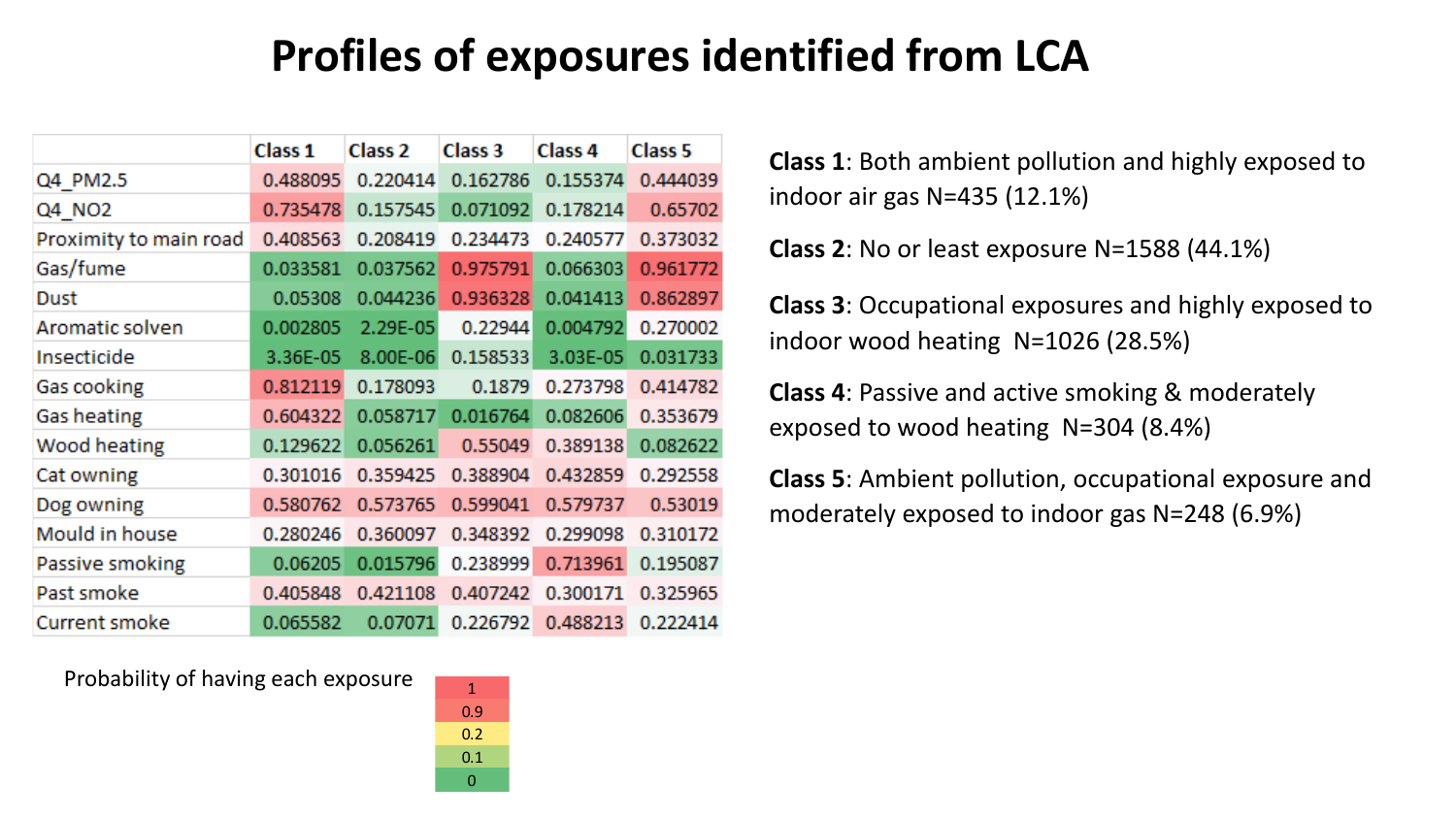# **Characteristics of profiles of exposures**

|                                      | 1.Both ambient<br>pollution and highly | 3.Occupational<br>exposures and highly | <b>4. Passive and active</b><br>smoking & moderately | 5.Ambient pollution,<br>occupational exposure | 2. No or least<br>exposure |
|--------------------------------------|----------------------------------------|----------------------------------------|------------------------------------------------------|-----------------------------------------------|----------------------------|
|                                      | exposed to indoor<br>air gas           | exposed to indoor wood<br>heating      | exposed to wood<br>heating                           | and moderately<br>exposed to indoor gas       | $N = 1588$<br>(44.1%)      |
|                                      | N=435 (12.1%)                          | N=1026 (28.5%)                         | $N = 304 (8.4%)$                                     | N=248 (6.9%)                                  |                            |
| Male sex, %                          | 46.6                                   | 61.7                                   | 46.4                                                 | 52.4                                          | 41.2                       |
| <b>Smoking status, %</b>             |                                        |                                        |                                                      |                                               |                            |
| <b>Never</b>                         | 53                                     | 35.8                                   | 20.8                                                 | 44.5                                          | 50.7                       |
| <b>Past</b>                          | 41.6                                   | 39.6                                   | 27.8                                                 | 29.9                                          | 41.2                       |
| <b>Current</b>                       | 5.3                                    | 24.5                                   | 51.3                                                 | 25.5                                          | 8.0                        |
| <b>Education levels, %</b>           |                                        |                                        |                                                      |                                               |                            |
| <b>Grade 1-11</b>                    | 16.8                                   | 43.1                                   | 44.9                                                 | 34.4                                          | 30.3                       |
| Grade 12 to diploma                  | 35.6                                   | 45.7                                   | 43.6                                                 | 41.8                                          | 41.5                       |
| <b>University or higher</b>          | 47.5                                   | 11.1                                   | 11.4                                                 | 23.7                                          | 28.1                       |
| <b>Childhood asthma</b>              | 15.8                                   | 17.5                                   | 13.3                                                 | 18.8                                          | 18.2                       |
| <b>Current asthma</b>                | 14.2                                   | 12.5                                   | 9.9                                                  | 12.1                                          | 10.3                       |
| <b>Current wheeze</b>                | 15.5                                   | 23.7                                   | 28.8                                                 | 24.1                                          | 18.5                       |
| Attack of shortness of breath at 8.4 |                                        | 8.7                                    | 7.7                                                  | 8.5                                           | 7.5                        |
| rest                                 |                                        |                                        |                                                      |                                               |                            |
| <b>Attack of shortness of breath</b> | 17.4                                   | 21.2                                   | 30.8                                                 | 21.9                                          | 16.1                       |
| after exercise                       |                                        |                                        |                                                      |                                               |                            |
| Chest tightness at night             | 9.8                                    | 7.7                                    | 9.8                                                  | 8.9                                           | 7.0                        |
| <b>Attack of shortness of breath</b> | 8.4                                    | 7.9                                    | 9.5                                                  | 6.5                                           | 7.4                        |
| Cough                                | 22.6                                   | 27.4                                   | 35.2                                                 | 27.5                                          | 20.5                       |
| <b>Sputum</b>                        | 9.0                                    | 15.3                                   | 19.7                                                 | 14.9                                          | 10.4                       |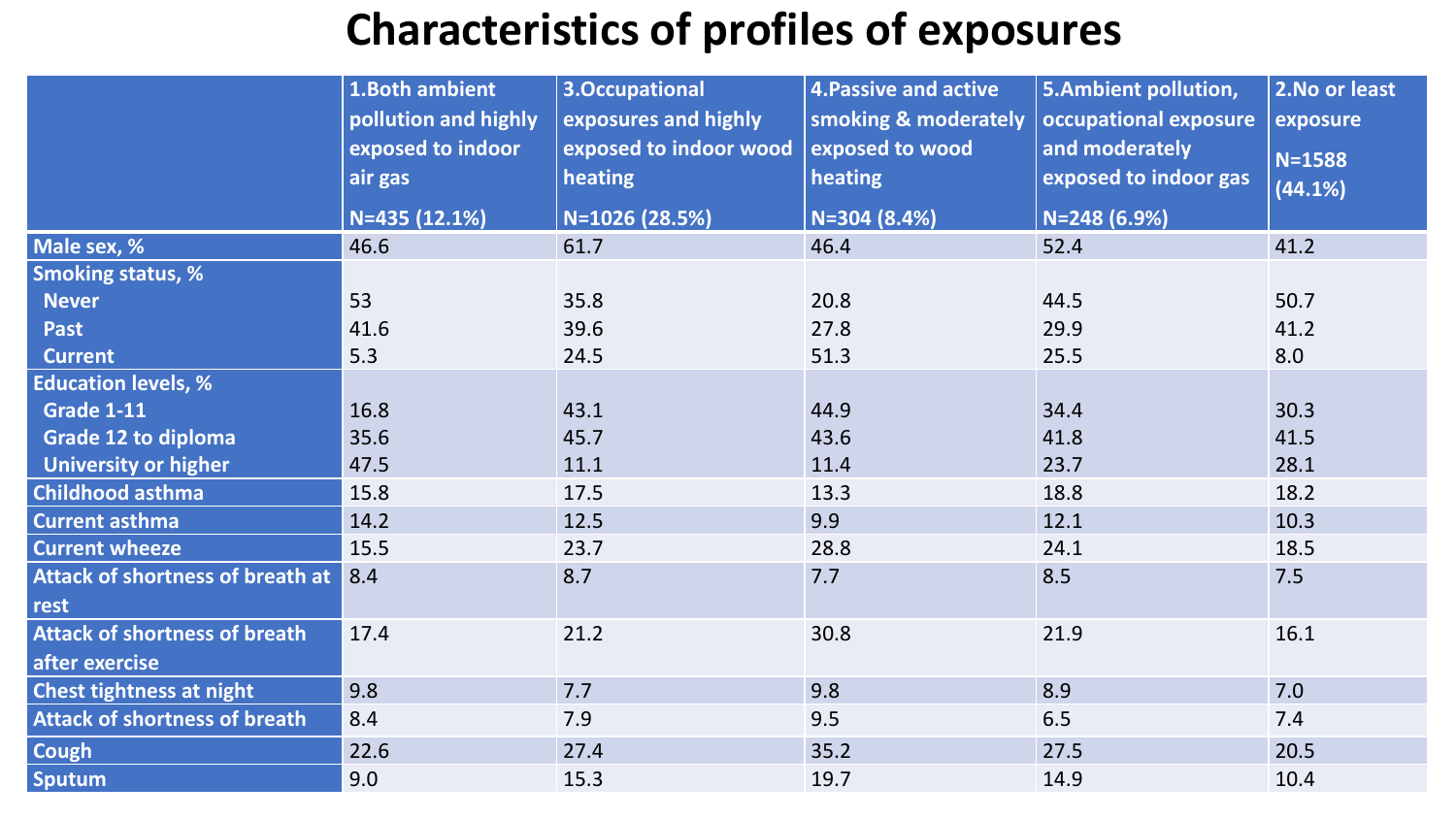## **Associations between profiles of exposure and asthma and lung function at 53 years**

|                                        | 1. Both ambient<br>pollution and<br>highly exposed to<br>indoor gas | 3. Occupational<br>exposures and<br>highly exposed to<br>indoor wood<br>heating | 4. Passive and<br>active smoking &<br>moderately<br>exposed to wood<br>heating | 5. Ambient<br>pollution,<br>occupational<br>exposure and<br>moderately<br>exposed to indoor<br>gas | 2. No or<br><b>least</b><br>exposure |
|----------------------------------------|---------------------------------------------------------------------|---------------------------------------------------------------------------------|--------------------------------------------------------------------------------|----------------------------------------------------------------------------------------------------|--------------------------------------|
| <b>Current asthma (OR,</b><br>95%CI) + | $1.5(1.1, 2.1)^*$                                                   | $1.4(1.1, 1.8)$ **                                                              | 0.9(0.6, 1.5)                                                                  | 1.2(0.8, 1.9)                                                                                      | <b>Ref</b>                           |
| <b>Post-BD lung function</b>           |                                                                     |                                                                                 |                                                                                |                                                                                                    |                                      |
| at 53 years                            |                                                                     |                                                                                 |                                                                                |                                                                                                    |                                      |
| FEV1, mL                               | $-45(-103, 13)$                                                     | $-102(-146, -58)$ ***                                                           | $-139(-208, -69)$ ***                                                          | $-149(-22, -75)$ ***                                                                               | Ref                                  |
| FVC, mL                                | $-66(-132, 1)$                                                      | $-63(-113, -13)*$                                                               | $-106(-185, -27)$ **                                                           | $-124(-207, -40)$ **                                                                               | Ref                                  |
| <b>FEV1/FVC, %</b>                     | $0.2(-0.5, 1.0)$                                                    | $-1.3(-1.9, -0.7)$ **                                                           | $-1.5(-2.4, -0.6)$ **                                                          | $-1.4(-2.4, -0.4)$ **                                                                              | Ref                                  |

Adjusted for age, sex, height, childhood asthma, education levels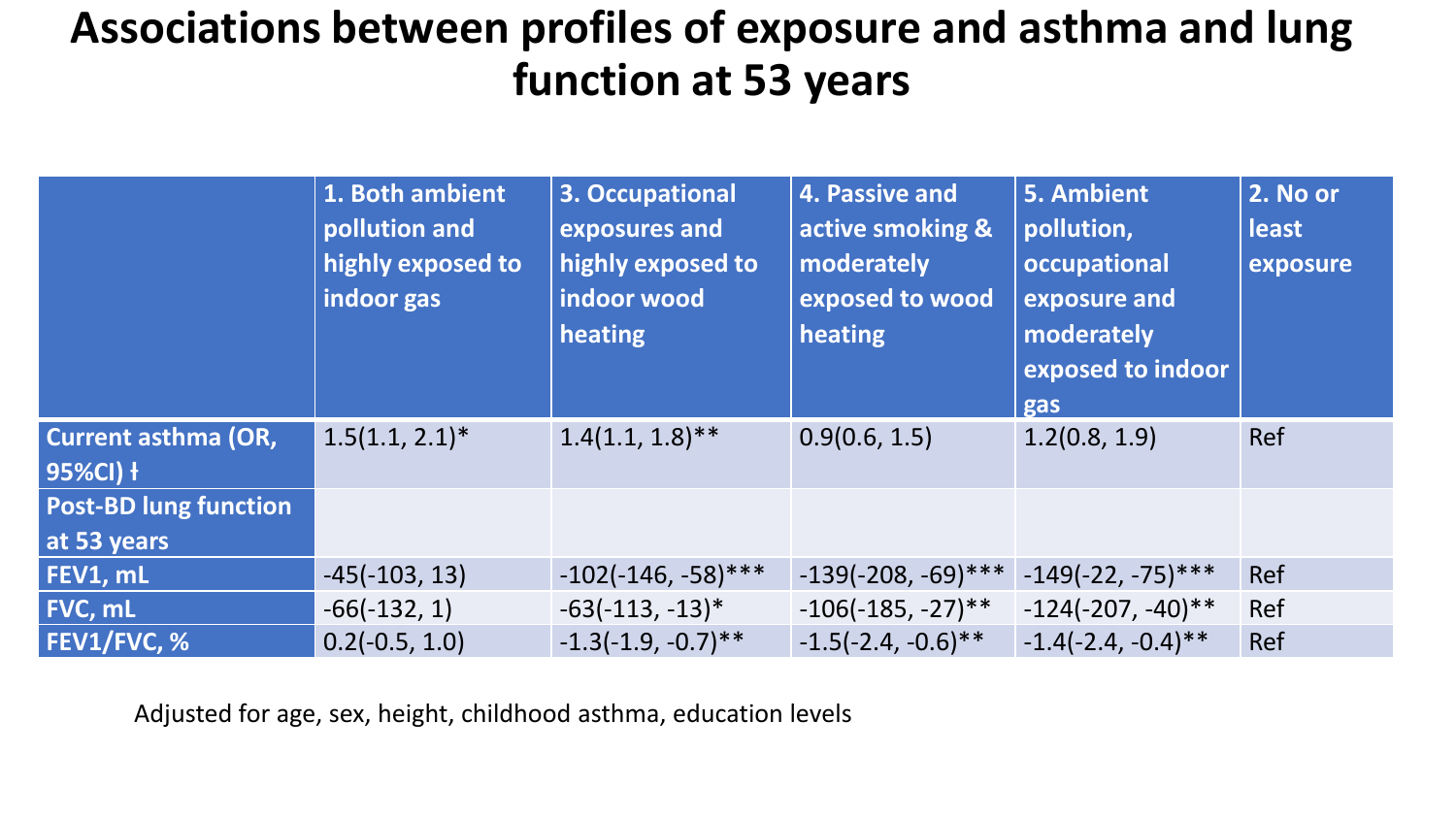#### **Summary to date**

- Air pollutants interact in a synergistic way
- This work highlights the importance of investigating multiple sources of exposure together and focusing on a comprehensive strategy to reduce exposure to all sources of pollution

#### • **Further analyses**

- Interaction between profiles and other factors
- Other health outcomes: e.g. mental health disorders, clusters of multimorbidities (published)